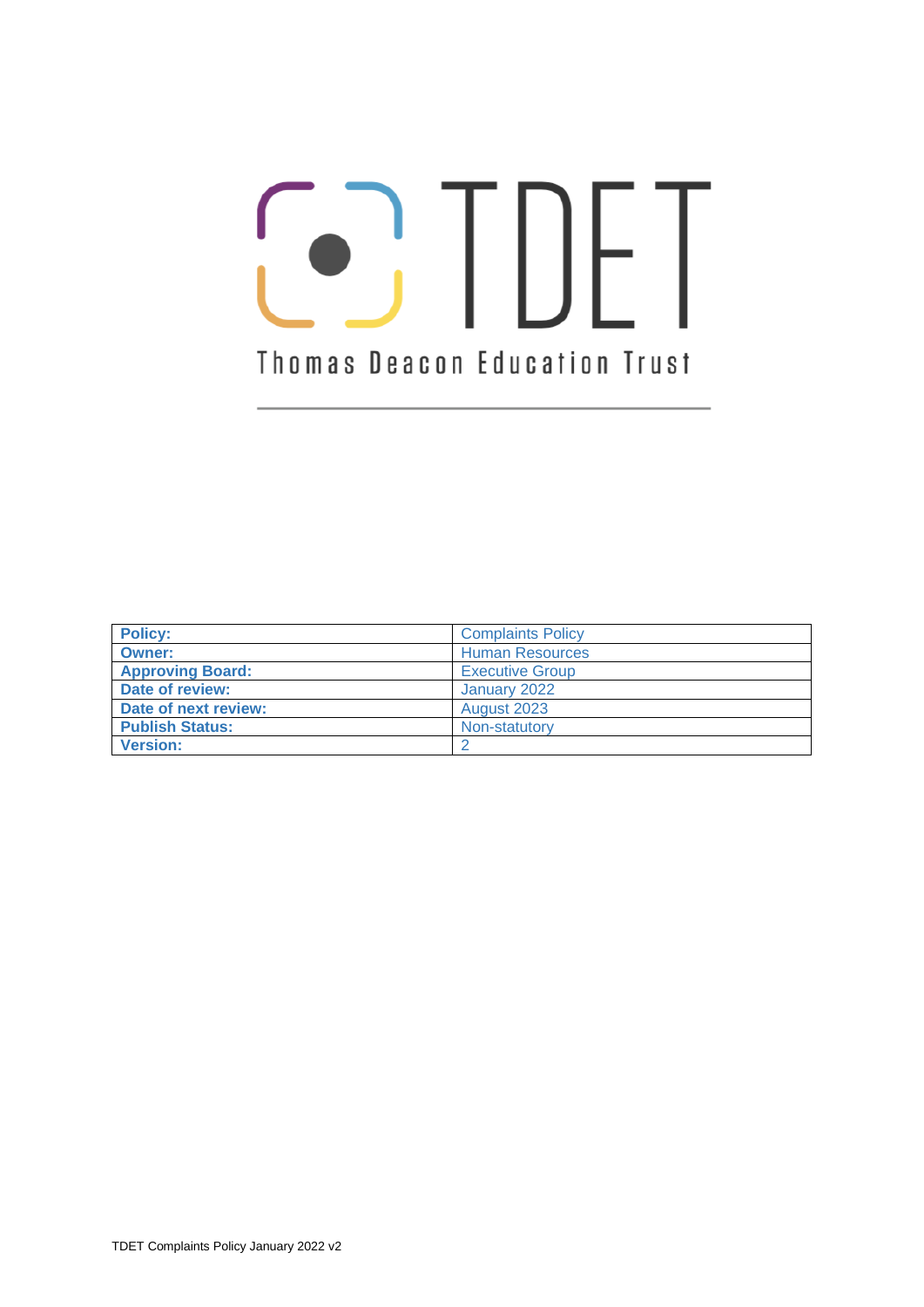# 1. Introduction

- 1.1 The TDET and Academy committees of Thomas Deacon Education Trust are committed to ensuring that the highest standards are maintained at all academies both in the provision of education to pupils and in every other aspect of the running of the academy.
- 1.2 A complaints procedure is an important part of the management of a well-run academy allowing parents and others the opportunity to voice any concerns they may have through appropriate channels.
- 1.3 This policy explains the procedure which has been adopted by the academy committee to ensure a timely, systematic and fair approach to the resolution of such concerns.
- 1.4 We recognise the need to be clear about the difference between a concern and a complaint. Taking informal concerns seriously at the earliest stage reduces the numbers that develop into formal complaints.
- 1.5 We aim to ensure that concerns are handled, if at all possible, without the need for formal procedures.
- 1.6 Our formal complaints procedure is only necessary if efforts to resolve the concern informally are unsuccessful. In most cases, a class teacher or an individual delivering the service will receive the first approach.
- 1.7 Our formal procedures are invoked when initial attempts to resolve the issue are unsuccessful and the person raising the concern remains dissatisfied and wishes to take the matter further. (See appendix A.)
- 1.8 This policy does not cover certain types of complaints, which are dealt with under separate procedures. These include:
	- Any complaint relating to child protection. (These will immediately be raised in line with academy procedures)
	- Complaints arising through conflict between estranged parents over the application of parental responsibility. (These will be dealt with having the best interest of the child in mind and with reference to the DFE guidance '*Understanding and Dealing with Issues Relating to Parental Responsibility January 2016'* and with further legal advice if necessary.)
	- Curriculum complaints addressed under the curriculum complaints procedure.
	- SEN complaints addressed under the SEN procedures.
	- Complaints by staff addressed under the academy's grievance procedure or other personnel policies.
	- Admissions addressed under the admissions and admissions appeals procedure.
	- Whistle blowing (matters of impropriety e.g. a breach of law, academy procedures or ethics) addressed under the whistle blowing procedure.
	- Complaints about academy re-organisation.
	- Complaints against services provided by third party hirers of the academy premises.
- 1.9 A complaint may result in disciplinary action by the academy against a member of staff and this would be confidential between that member of staff and the academy, but otherwise complainants will be kept fully informed of the handling of any complaint. Any complaint will be kept confidential, unless it is necessary to involve other parties, and will be dealt with as quickly as possible.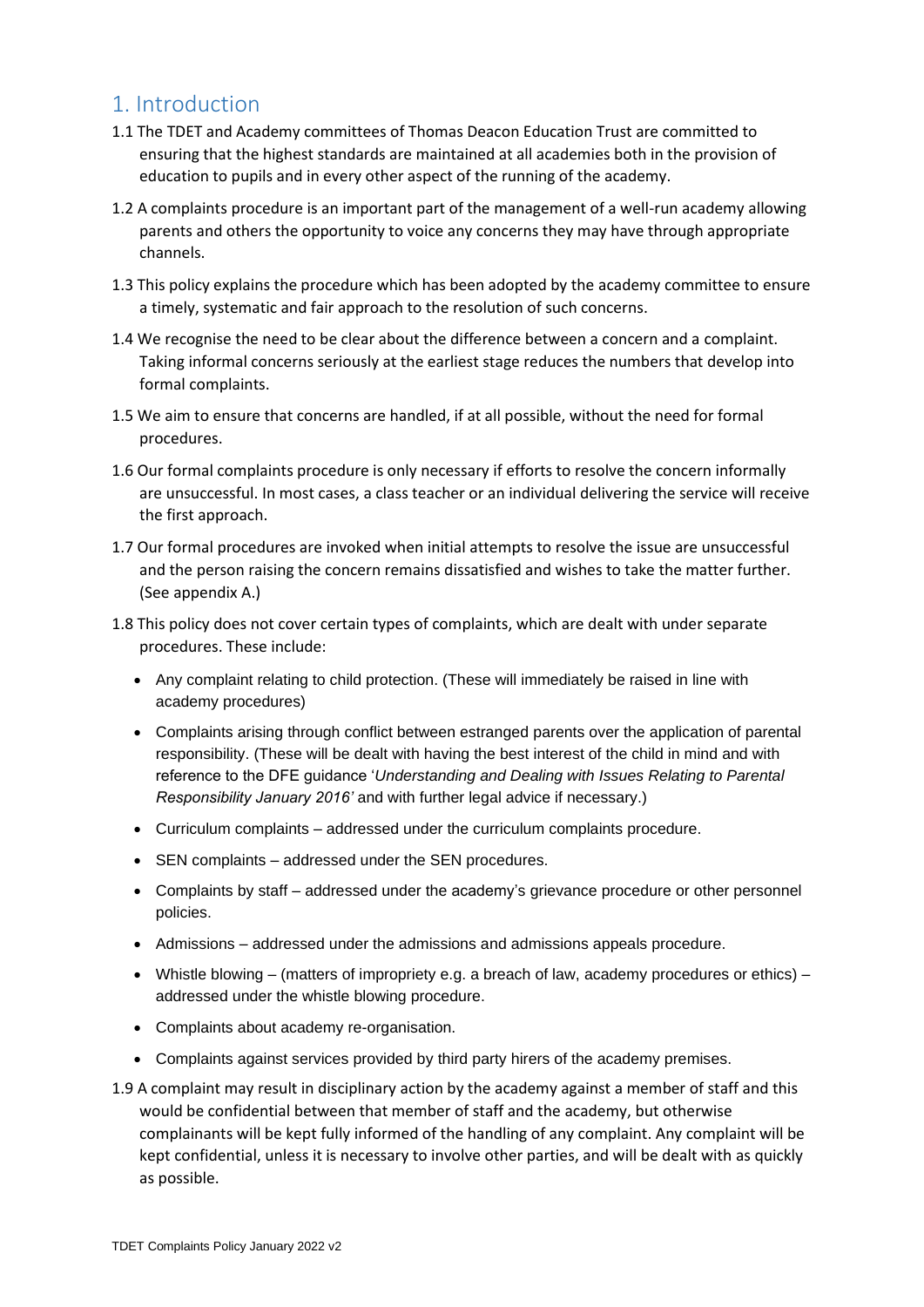- 1.10 If a complaint is investigated according to the academy's policy but not to the satisfaction of the complainant, who then tries to reopen the same issue, the chair of the academy committee will inform them in writing that the procedure has been exhausted and that the matter is now closed. However, if the complainant raises an entirely new, separate complaint, it will be dealt with in accordance with the academy's complaints procedure.
- 1.11 Members of staff recognise that complainants may sometimes act out of character in times of stress, anxiety or distress and will make reasonable allowances for this. However, all instances of unacceptable behaviour such as harassment, aggressive verbal or physical abuse at any time will be documented and this may result in the complaint being dealt with only through written communication thereafter.

## 2. Objectives and targets

2.1 To be effective our complaints procedure will:

- Encourage resolution of problems by informal means wherever possible.
- Be easily accessible and publicised, including to third parties who hire academy premises.
- Be simple to understand and use.
- Be impartial.
- Be compliant with the academy's obligations under the Equality Act 2010.
- Be non-adversarial.
- Allow swift handling with established time-limits for action and keeping people informed of the progress.
- Ensure a full and fair investigation by an independent person where necessary.
- Respect people's desire for confidentiality.
- Address all the points at issue and provide an effective response and appropriate redress, where necessary.
- Provide information to the academy's senior management team so that services can be improved.

### 3. Action plan

- 3.1 At each academy, the principal or nominated person has overall responsibility for the operation and management of the academy complaints procedure.
- 3.2 In practical terms, the principal will nominate a senior member of staff as complaints coordinator to deal with matters on a day-by-day basis and hold records relating to any complaints received.
- 3.3 Complaints from anyone who is not a parent of a pupil currently attending the academy, should be addressed to the principal in the first instance.
- 3.4 It is expected that attempts will be made to resolve concerns informally, calmly and quickly with the class teacher/form teacher/head of year before being referred to the principal.
- 3.5 The informal stage of the procedure will be exhausted before the matter is referred to the formal stages and a complaint form issued (see appendix B), together with a copy of the academy's complaints procedure guidance.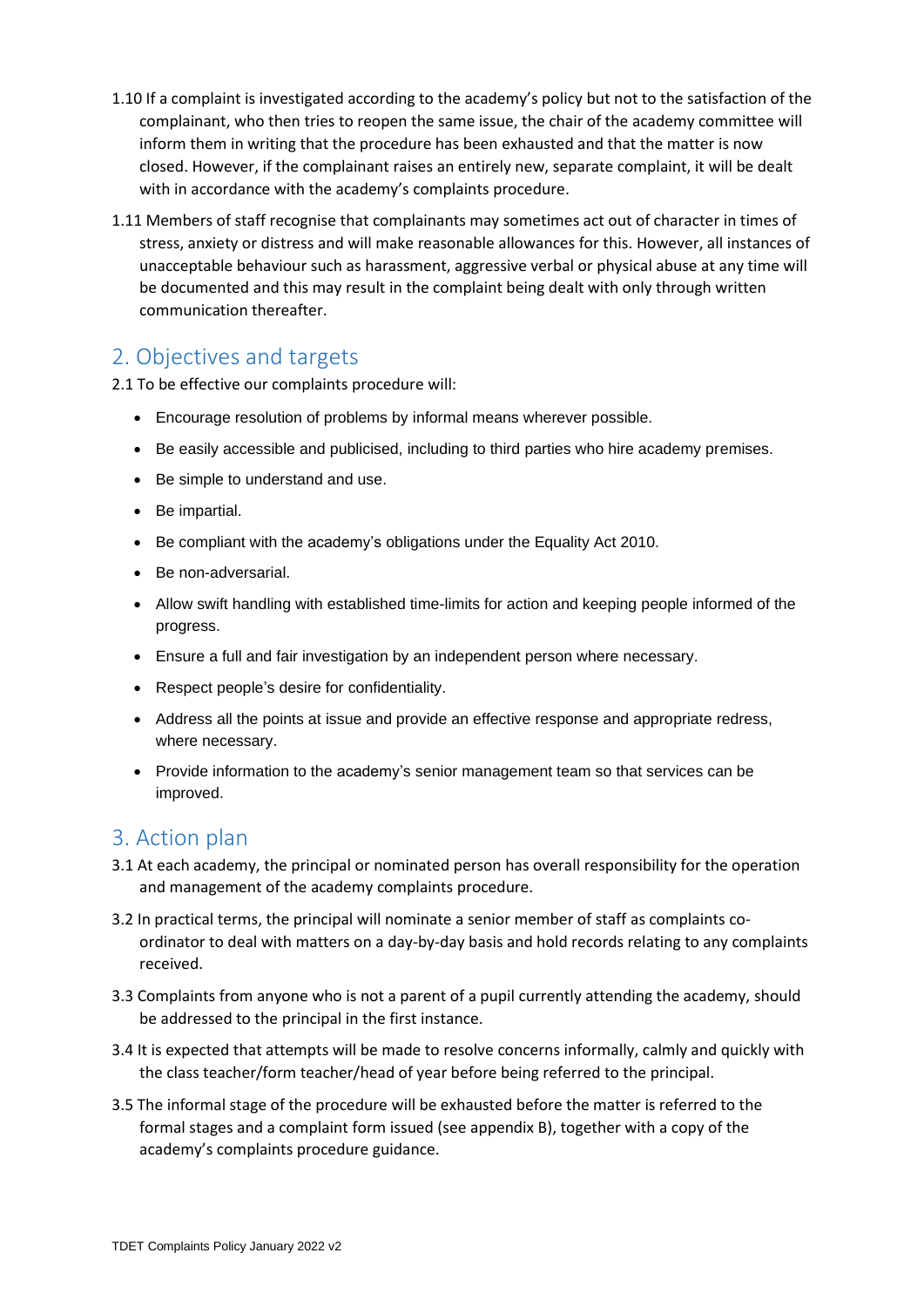3.6 If any substantial complaint is made to a member of staff by a parent, it will be referred to the line manager or principal, as appropriate, if it cannot be resolved immediately by the member of staff to the satisfaction of the parent.

# 4. Roles and responsibilities of the participants in the investigation of a complaint

#### 4.1 The complainant

The person who makes the complaint will receive the most effective response if he/she:

- Expresses the complaint in full as early as possible.
- Asks for assistance if needed throughout the handling of the complaint.
- Co-operates with the academy in its procedures of seeking a solution to the complaint.
- Responds promptly to requests for information or meetings or in agreeing the details of the complaint.
- Treats all those involved in the complaint with respect.

#### 5. The complaints co-ordinator

- 5.1 Whenever a formal complaint is received it will be investigated. At each stage, the person investigating the complaint (the complaints co-ordinator), must:
- 5.2 Ensure that everyone involved in the complaint procedure is aware of the legislation around complaints including:
	- o The Equality Act 2010.
	- o Data Protection Act 1998.
	- o Freedom of Information Act 2000.
- 5.3 Be aware of issues regarding:
	- o Sharing third party information.
	- $\circ$  Additional support for the complainant when making a complaint including interpretation support.
- 5.4 Liaise with staff members, principal, and the chair of trustees to ensure the smooth running of the complaints procedure.
- 5.5 Where relevant ensure that the complainant is fully updated at each stage of the procedure.

5.6 Keep records.

#### 6. The investigator

- 6.1 The investigator is involved in stages 1 and 2 of the procedure. They investigate the complaint and will ensure that they:
	- Conduct interviews with an open mind and are prepared to persist in the questioning.
	- Keep notes of the interviews or arrange for an independent note taker to record minutes of all meetings.
- 6.2 The investigator's role will include:
- 6.3 Providing a comprehensive, open, transparent and fair consideration of the complaint through:
	- Interviewing the complainant sensitively and thoroughly to establish what has happened and who has been involved.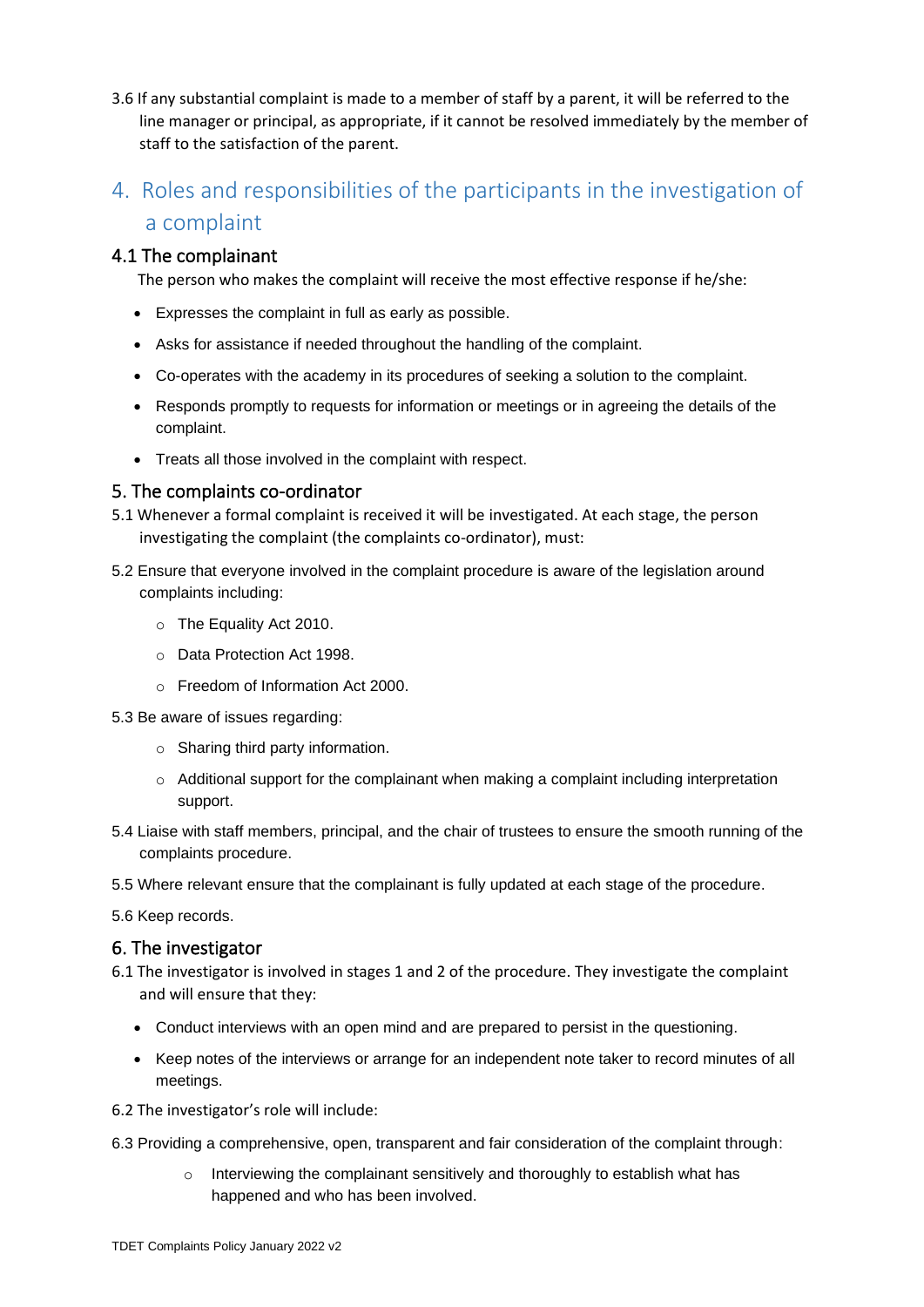- o Interviewing staff, pupils and other people relevant to the complaint.
- o Consideration of records and other relevant information.
- o Analysing information.
- 6.4 Identifying solutions and recommending courses of action to resolve problems.
- 6.5 Being mindful of the timescales to respond.
- 6.6 Responding to the complainant in plain and clear language.
- 7. **The panel clerk** (this could be clerk to the academy committee or the complaints coordinator) - The clerk is involved from stage 3 of the complaint procedure. The panel clerk is the contact point for the complainant for the panel meeting and will:
- 7.1 Set the date, time and venue of the hearing, ensuring that the dates are convenient to all parties and that the venue and proceedings are accessible.
- 7.2 Collate any written material and send it to the parties in advance of the hearing.
- 7.3 Record the proceedings.
- 7.4 Circulate the minutes of the panel hearing.
- 7.5 Notify all parties of the panel's decision.
- 7.6 Liaise with the complaints co-ordinator.
- **8. The panel chair** The panel chair will ensure that:
- 8.1 He/she liaises with the clerk and complaints co-ordinator
- 8.2 No member of the panel has an external interest in the outcome of the proceedings or any involvement in an earlier stage of the procedure.
- 8.3 The panel is open-minded and acts independently.
- 8.4 The layout of the room is informal and not adversarial.
- 8.5 Parents/carers and others who may not be used to speaking at such a hearing are put at ease (particularly important if the complainant is a youngster).
- 8.6 The hearing is conducted in an informal manner with everyone treated with respect and courtesy.
- 8.7 While the hearing is conducted in an informal manner, all matters brought up will be considered seriously.
- 8.8 The role of the panel is explained to the complainant and both they and the academy have the opportunity of putting their case without undue interruption.
- 8.9 The meeting is minuted.
- 8.10 The issues are addressed.
- 8.11 Both the complainant and the academy are given the opportunity to state their case and seek clarity where necessary.
- 8.12 Key findings of fact are made.
- 8.13 Written material is seen by everyone in attendance.
- 8.14 If a new issue arises, a short adjournment of the hearing will take place so that everyone will have the opportunity to consider and comment upon it.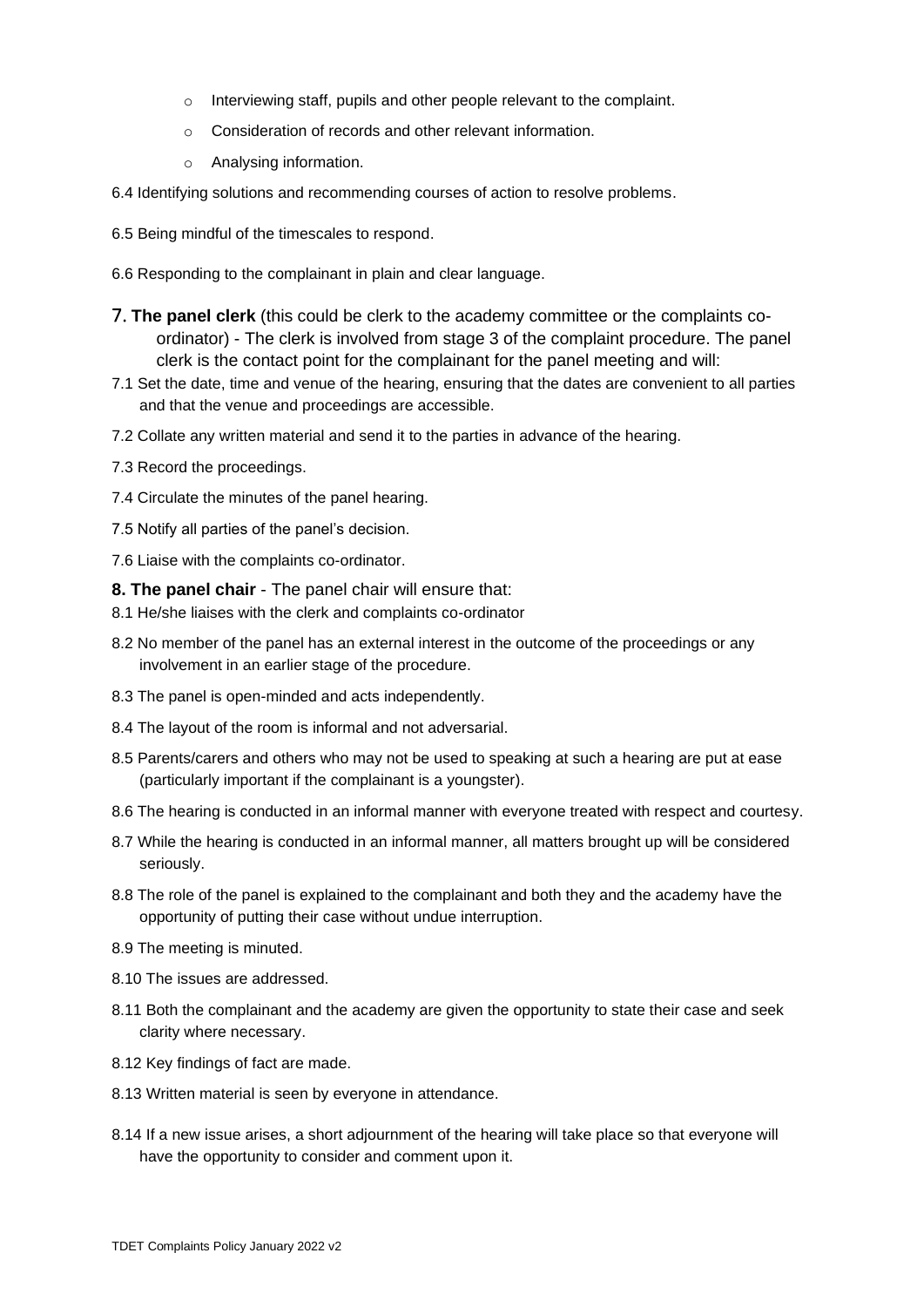- **9. Panel members** Panel members become involved at stage 4 in the complaint procedure. They need to be aware that:
- 9.1 The aim of the hearing, which will be held in private, is to resolve the complaint and achieve reconciliation between the academy and the complainant.
- 9.2 The panel hearing is independent and impartial, and must be seen to be so.
- 9.3 Many complainants will feel nervous and inhibited in the setting.
- 9.4 Extra care must be taken when the complainant is a youngster and present during all or part of the hearing, and the welfare of the youngster is most important.

## 10. Stages in the procedure

- 10.1 There are four stages in the academy's complaints procedure. See appendix A for a flow chart. At each stage in the procedure, we will remain mindful of ways in which a complaint can be resolved. It might be sufficient to acknowledge that the complaint is valid in whole or in part. In addition, it may be appropriate to offer one or more of the following:
- An apology.
- An explanation.
- An admission that the situation could have been handled differently or better.
- An assurance that the event complained of will not recur.
- An explanation of the steps that have been taken to ensure that it will not happen again.
- An undertaking to review academy policies in light of the complaint.
- 10.2 We encourage complainants to state what actions they feel might resolve the problem at any stage. An admission that the academy could have handled the situation better is not the same as an admission of negligence.
- 10.3 At all times we will seek to identify areas of agreement between the parties and clarify any misunderstandings that might have occurred because this can create a positive atmosphere in which to discuss any outstanding issues.
- 10.4 We encourage complaints to be made as soon as possible after an incident arises (although up to three months is acceptable in certain circumstances).

#### **11.Stage 1** – informal – complaint heard by staff member

- 11.1 As a matter of staff development, all staff members receive training in handling complaints. A complaint may be made in person, by telephone, or in writing. In this stage, the investigator, ie the class teacher/form teacher/head of year/tutor (but not the subject of the complaint or a committee member), will deal with the complaint. Most parents' concerns can be adequately resolved by discussion with the class teacher/form teacher/head of year/tutor or with other members of staff. There may be no need for the complaint to be put in writing, which would formalise matters and may lead parents to feel less prepared to articulate concerns, perhaps because of a fear that such action may prejudice the interests of their child. At the end of a meeting or telephone call, the member of staff will ensure that the complainant and the academy have the same understanding of what was discussed and agreed. A brief note of meetings and telephone calls will be kept and a copy of any written response added to the record.
- 11.2 The complaint should be resolved within **five** academy days. However, if the complainant wishes to take the matter further, they are requested to complete the complaints form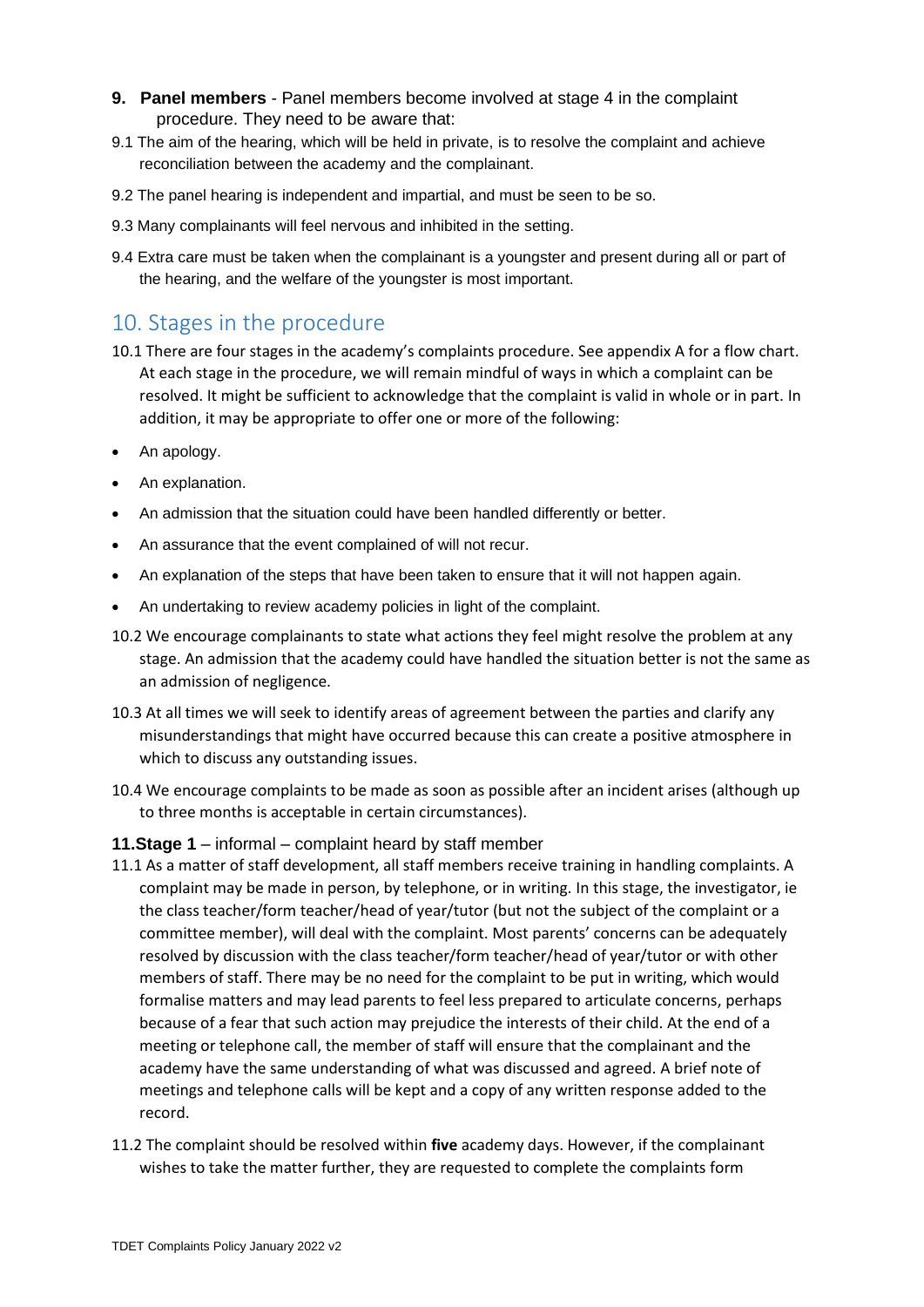(appendix B) and return it to the academy within **five** academy days. The principal is informed and stage 2 is implemented.

- 12**. Stage 2** formal– complaint heard by principal or senior staff member If the concern is not met to the complainant's satisfaction by discussion, then:
- 12.1 The complainant puts the complaint in writing using the complaints form (appendix B).
- 12.2 The initial recipient of the complaint will refer the matter to the investigator e.g. the principal or to a designated member of the senior management team.
- 12.3 The principal, or a designated member of the senior management team, will investigate the circumstances of the complaint and may find it appropriate to ask for written statements from staff or pupils and to call for any relevant documentation. If the complaint is against a member of staff, that member of staff has a right to be given details of the complaint and the opportunity to make representation about it. The person investigating the incident will take these details into account.
- 12.4 The principal or designated member of staff will consider the complaint but it will be the principal who will decide what action is required and respond to the complainant with the outcome of the investigation, normally within **ten** academy working days of receipt of the substance of the complaint. The response may be in writing or at a meeting with the complainant followed by written confirmation of the outcome.
- 12.5 Note Complaints against the principal will be dealt with by the CEO. Complaints against the chair of academy committee member or any individual committee member should be made by writing to the clerk of TDET Academy committee. In some circumstances, the academy reserves the right to refer the matter to an external body.
- 12.6 The complainant will be informed of his or her right to appeal to the TDET Executive Group if the outcome of stage 2 is not considered satisfactory. The time frame in which any appeal must be lodged in writing is **five** academy days. Any such request by a complainant should be addressed to the Executive Assistant to the Executive Group.
- **13. Stage 3** formal complaint heard by TDET Executive Group If the concern is not met to the complainant's satisfaction by discussion, then:
- 13.1 The complainant puts their complaint in writing (using the original complaints form) to the TDET Executive Group.
- 13.2 A member of the TDET Executive Group will investigate the circumstances of the complaint and may find it appropriate to ask for further written statements from staff or pupils and to call for any relevant documentation. The person investigating the concern will take these details into account.
- 13.3 The Executive Group will consider the complaint and will decide what action is required and respond to the complainant with the outcome of the investigation, normally within 10 academy working days of receipt of the substance of the complaint. The response may be in writing or at a meeting with the complainant followed by written confirmation of the outcome.
- 13.4 The complainant will be informed of his or her right to have the matter referred to the committee members' complaints appeal panel if the outcome of stage 2 is not considered satisfactory. The time frame in which any appeal must be lodged in writing is **five** academy days. Any such request by a complainant should be addressed to the clerk to the committee members for the attention of the chair of committee members and the committee members' complaints appeal panel will be convened
- **14. Stage 4** formal trust committee members' complaints appeal panel meeting
- 14.1 When the clerk to the committee members receives the request for the committee members' complaints appeal panel to meet:
- 14.2 The complainant/parent will be informed by the clerk of the new timescale for the investigation and written report to be provided within **14** working days. (However, the length of the investigation will depend on the nature of the complaint and other variable factors. If the investigation is likely to exceed **14** days, the academy will set realistic time limits for each action within the stage. Where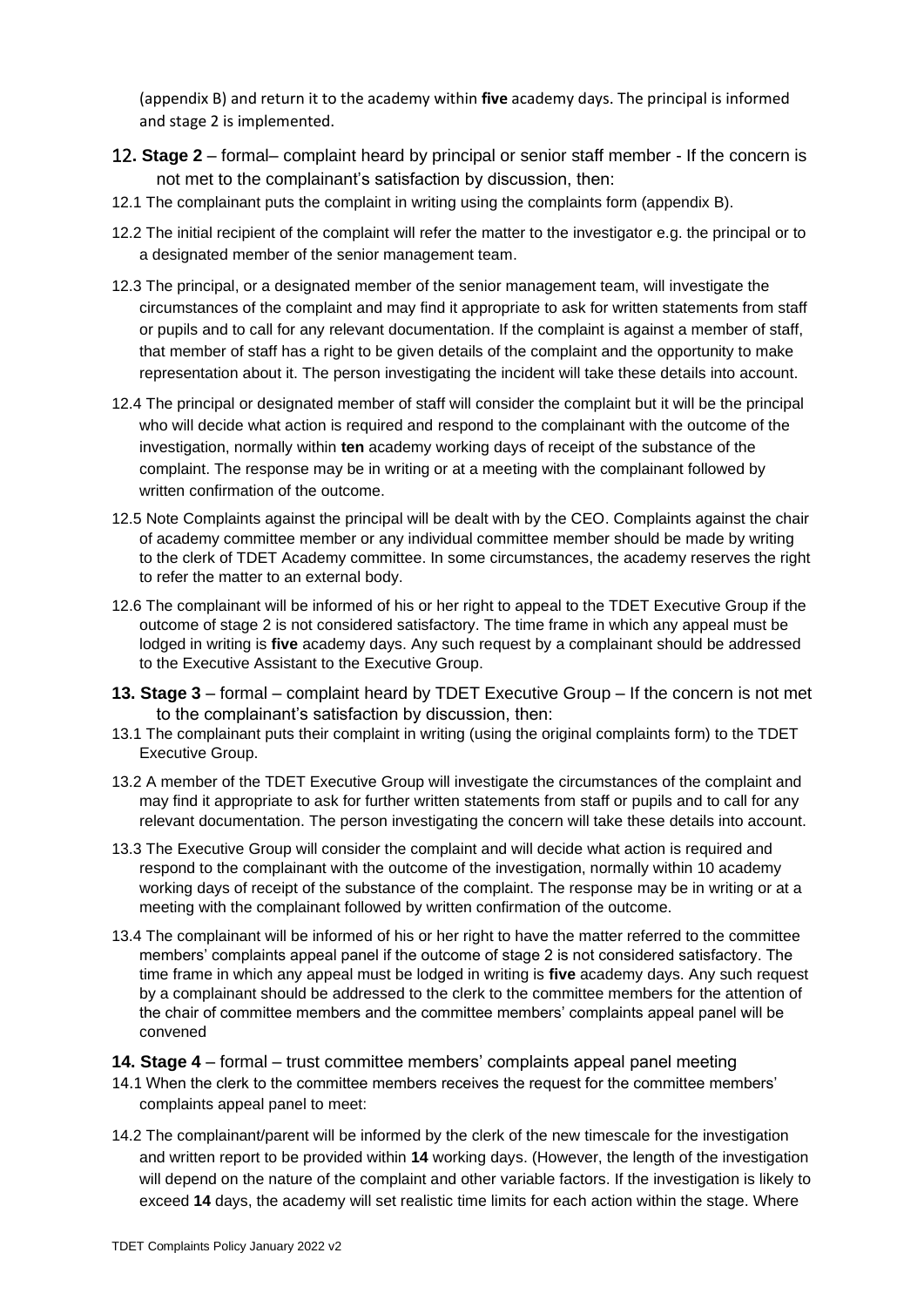such further investigations are necessary, new time limits may need to be set and the complainant will be sent details of the new deadline and an explanation for the delay.)

- 14.3 A committee members' complaints appeal panel will be assembled comprising three or five members, none of whom have any previous connection to the complaint, and one of whom will act as chair for the meeting. The meeting will additionally have a clerk in attendance.
- 14.4 If the complainant requests an independent panel, the academy will consider the request but ultimately the decision is made by the committee members.
- 14.5 One of the panel **must** be independent of the academy.
- 14.6 The clerk will write to the complainant, the principal, the chair of committee members and appeal panel members giving details of the meeting, requesting copies of any documents to be put before the meeting and the names of any witnesses that either party may wish to attend.
- 14.7 The clerk will inform the complainant of the right to be accompanied by a friend.
- 14.8 The hearing will be on reasonable notice and be held as soon as practicable after receipt of the referral. The procedure at the hearing (see appendix C) will be sensitive and appropriate for the circumstances and is at the discretion of the chair of the committee members' complaints appeal panel.
- 14.9 After the hearing, the clerk will offer copies of the minutes of the meeting to all parties involved in the panel hearing and provide an opportunity for the minutes to be agreed and, if necessary, challenged within **five** academy days so that no additional complaints will arise because of the record of the meeting.

14.10 The panel can:

- Dismiss the complaint in whole or in part.
- Uphold the complaint in whole or in part.
- Decide on the appropriate action to be taken to resolve the complaint.
- Recommend changes to the academy's procedures to ensure that similar problems do not recur.
- 14.11 The committee members' appeal panel's decision is final.
- 14.12 A copy of the findings and recommendations of the panel will be sent by letter (electronic mail is acceptable) to the complainant and, where relevant, to the person complained about, and will be available for inspection on the academy premises by the principal.

# 15. If the complainant is still not satisfied

- 15.1 If the complainant is still not satisfied after all the processes of the trust's complaints procedure have been undertaken or tries to re-open the same issue, the chair of committee members will inform them in writing that the procedure has been exhausted and any further contact from the complainant on the same issue is likely to be ignored by the academy.
- 15.2 If complainants wish to take the complaint further, they must complete the form available at: Complaints procedure - [Education and Skills Funding Agency -](https://www.gov.uk/government/organisations/education-and-skills-funding-agency/about/complaints-procedure) GOV.UK (www.gov.uk) and the complaint will be directed to the Education and Skills Funding Agency who will not overturn the decision about the complaint but will check whether:
- There has been undue delay in the proceedings.
- That the procedures in the academy's policy and other relevant policies were followed correctly.
- That the academy has complied with its funding agreement with the Education Secretary.
- That the policy meets all legal requirements.

Complaints to the ESFA may also be sent to: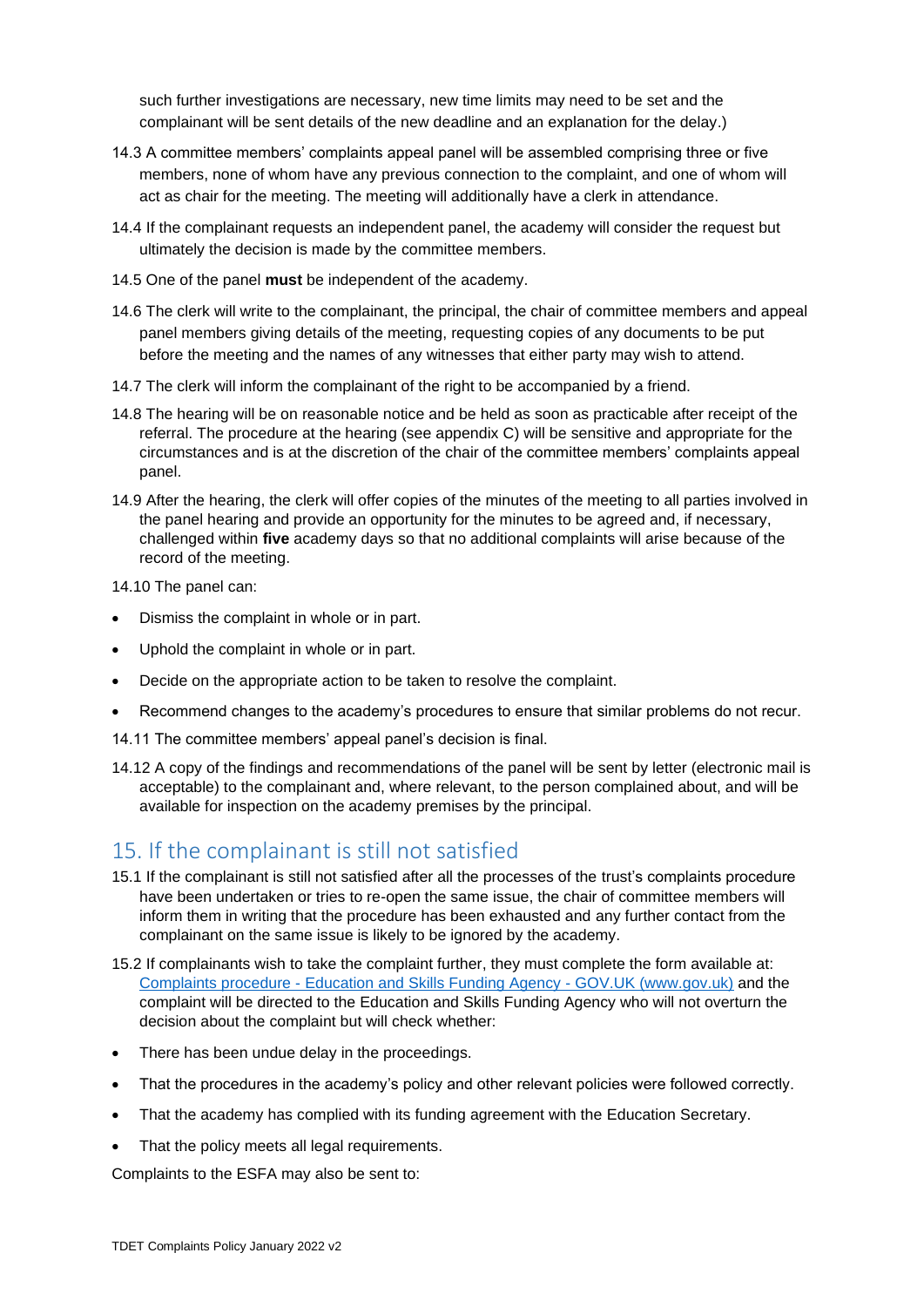Complaints Team Education and Skills Funding Agency Cheylesmore House Quinton Road **Coventry** CV1 2WT

# 16. Recording complaints

16.1 The progress of any complaint and the final outcome will be recorded by the complaints coordinator. These findings will be made available to the complainant and, where relevant, the person complained about, and will be available for inspection by the principal. Initially a complaint may be made in person or by telephone and if unresolved needs to be put in writing (see appendix B). At the end of a meeting or telephone call, the member of staff will ensure that the complainant and the academy have the same understanding of what was discussed and agreed. A brief note of meetings and telephone calls will be kept and a copy of any written response added to the record.

## 17. Unreasonable complaints

- 17.1 A complaint may be regarded as unreasonable when the person making the complaint:
- 17.2 Refuses to articulate their complaint or specify the grounds of a complaint or the outcomes sought by raising the complaint, despite offers of assistance.
- 17.3 Refuses to co-operate with the complaints investigation process while still wishing their complaint to be resolved.
- 17.4 Refuses to accept that certain issues are not within the scope of a complaints procedure.
- 17.5 Insists on the complaint being dealt with in ways which are incompatible with the adopted complaints procedure or with good practice.
- 17.6 Introduces trivial or irrelevant information which the complainant expects to be taken into account and commented on, or raises large numbers of detailed but unimportant questions, and insists they are fully answered, often immediately and to their own timescales.
- 17.7 Makes unjustified complaints about staff who are trying to deal with the issues, and seeks to have them replaced.
- 17.8 Changes the basis of the complaint as the investigation proceeds.
- 17.9 Makes excessive demands on academy time by frequent, lengthy, complicated and stressful contact with staff regarding the complaint in person, in writing, by email and/or by telephone while the complaint is being dealt with.
- 17.10 Repeatedly makes the same complaint (despite previous investigations or responses concluding that the complaint is groundless or has been addressed).
- 17.11 Refuses to accept the findings of the investigation into that complaint where the academy's complaint procedure has been fully and properly implemented and completed including referral to the Department for Education.
- 17.12 Seeks an unrealistic outcome.
- 17.13 A complaint may also be considered unreasonable if the person making the complaint does so face-to-face, by telephone, in writing or electronically:
- Maliciously.
- Aggressively, using threats, intimidation or violence.
- Using abusive, offensive or discriminatory language.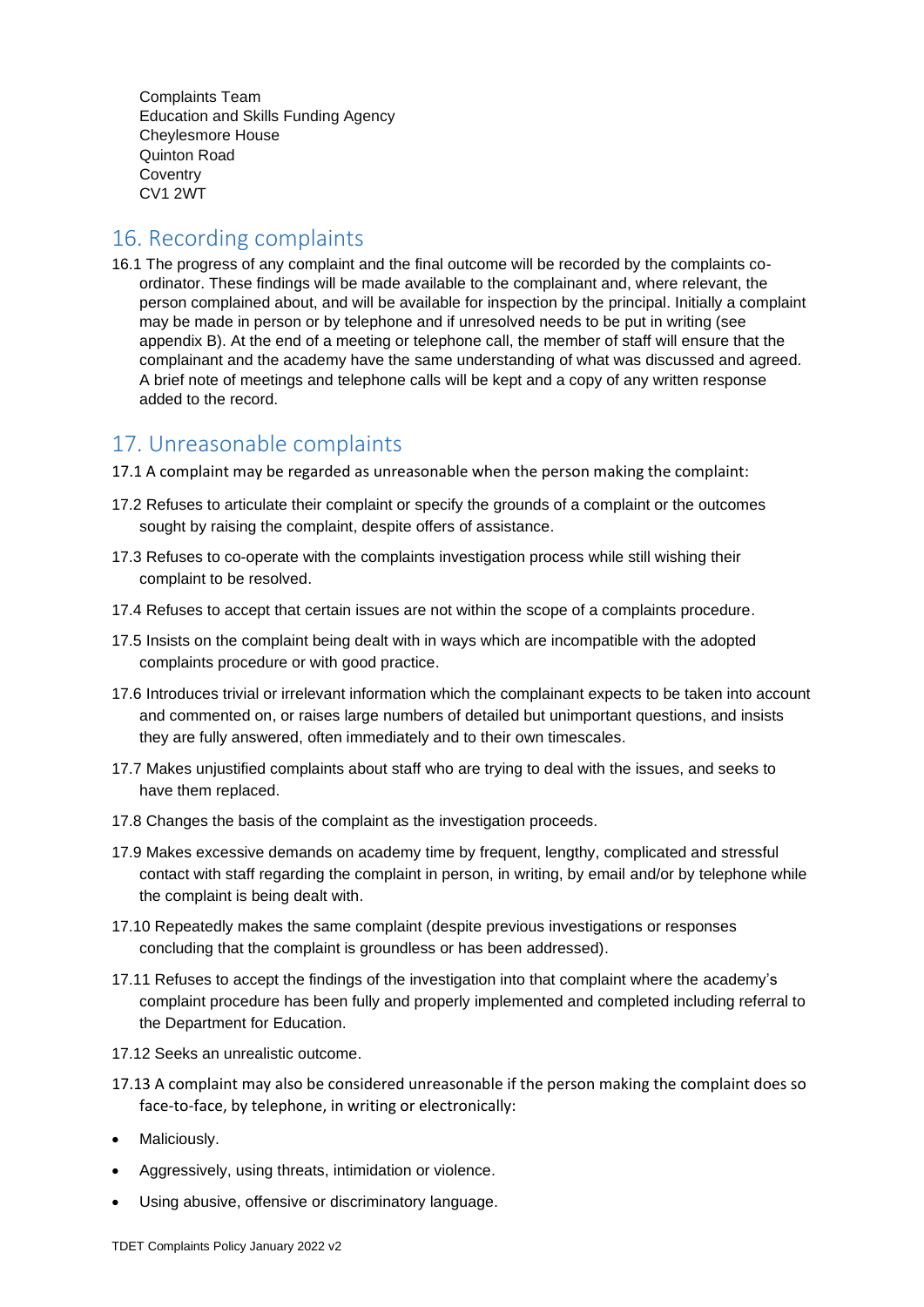- Knowing it to be false.
- Using falsified information.
- Publishing unacceptable information in a variety of media such as in social media websites and newspapers.

17.14 Where aggression or abusive behaviour has been used, the academy may have to:

- Ask them to leave the academy premises.
- Inform the police.
- If necessary, bar them from being on academy premises.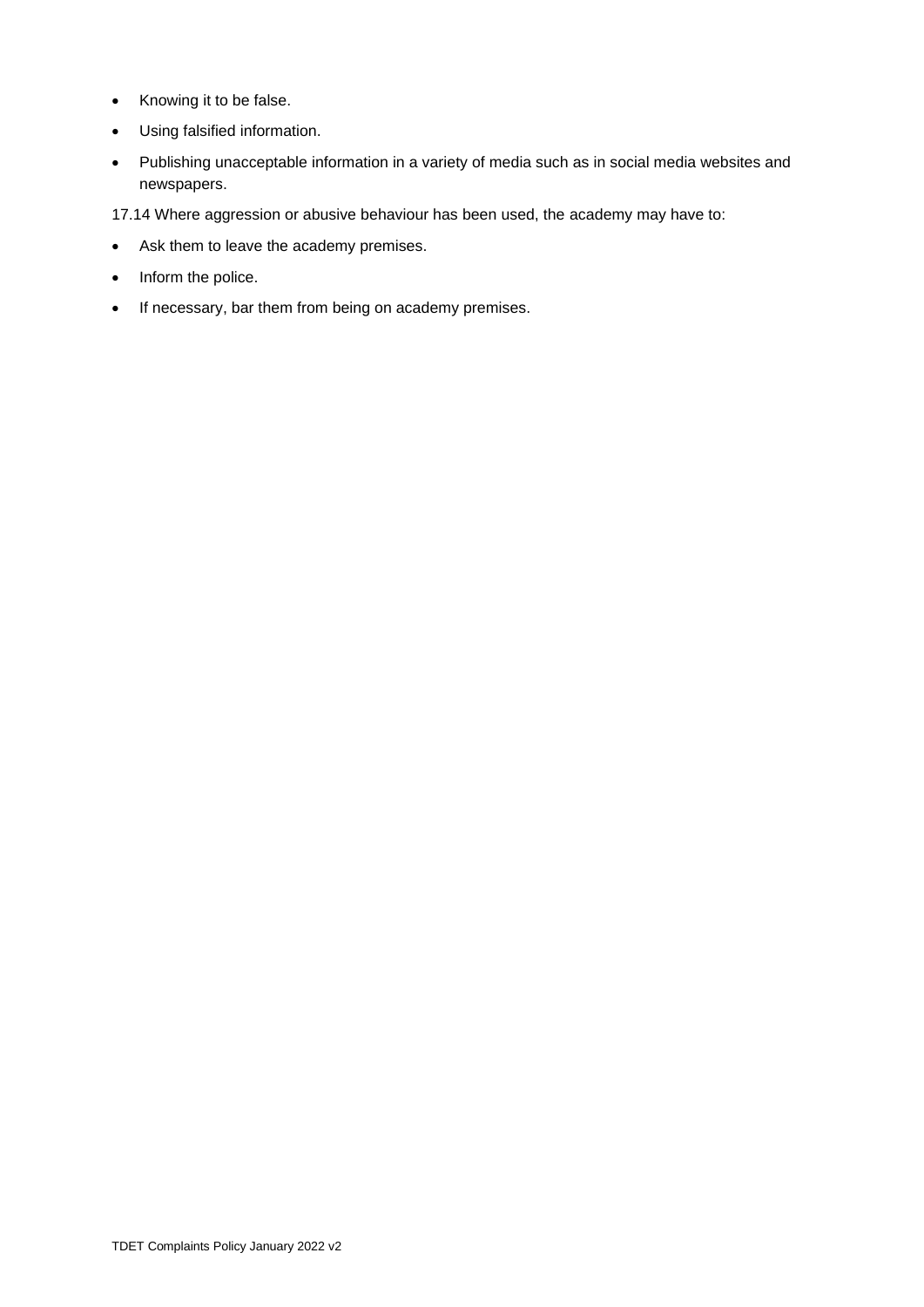# 1 APPENDIX A: FLOWCHART FOR THE COMPLAINTS PROCEDURE

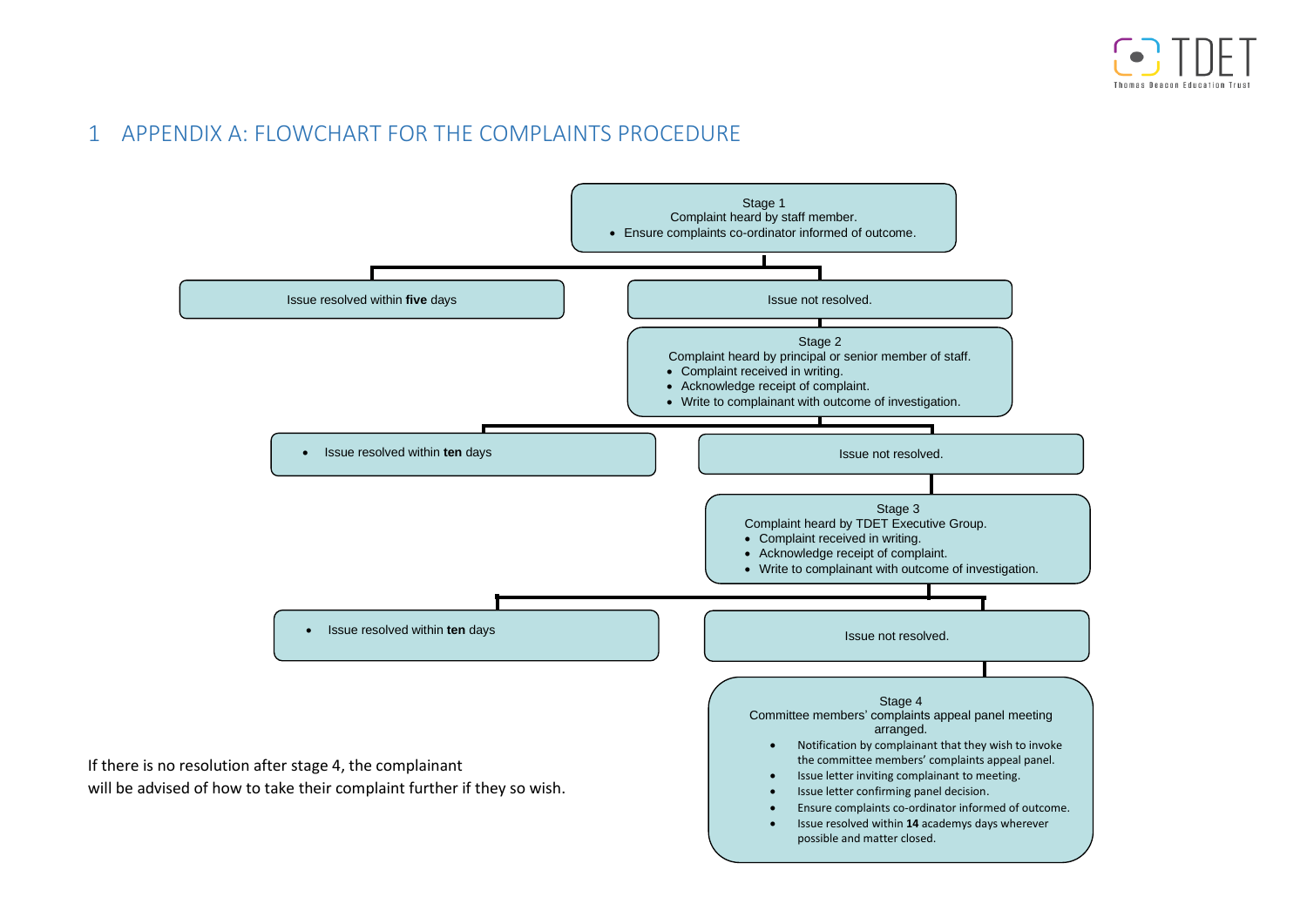

# 2 APPENDIX B: COMPLAINTS FORM

Please complete and return to ………………………….. (complaints co-ordinator) who will acknowledge receipt and explain what action will be taken.

| Your name:                                                                     |
|--------------------------------------------------------------------------------|
| Pupil's name:                                                                  |
| Your relationship to the pupil:                                                |
| Address:                                                                       |
|                                                                                |
|                                                                                |
| Postcode:                                                                      |
| Daytime telephone number: Evening telephone number:                            |
| Email address:                                                                 |
| Please give details of your complaint:                                         |
|                                                                                |
|                                                                                |
|                                                                                |
|                                                                                |
| What action, if any, have you already taken to try and resolve your complaint? |
| (Who did you speak to and what was the response)?                              |
|                                                                                |
|                                                                                |
|                                                                                |
|                                                                                |
|                                                                                |
|                                                                                |
|                                                                                |
|                                                                                |
|                                                                                |
|                                                                                |
| What actions do you feel might resolve the problem at this stage?              |
|                                                                                |
|                                                                                |